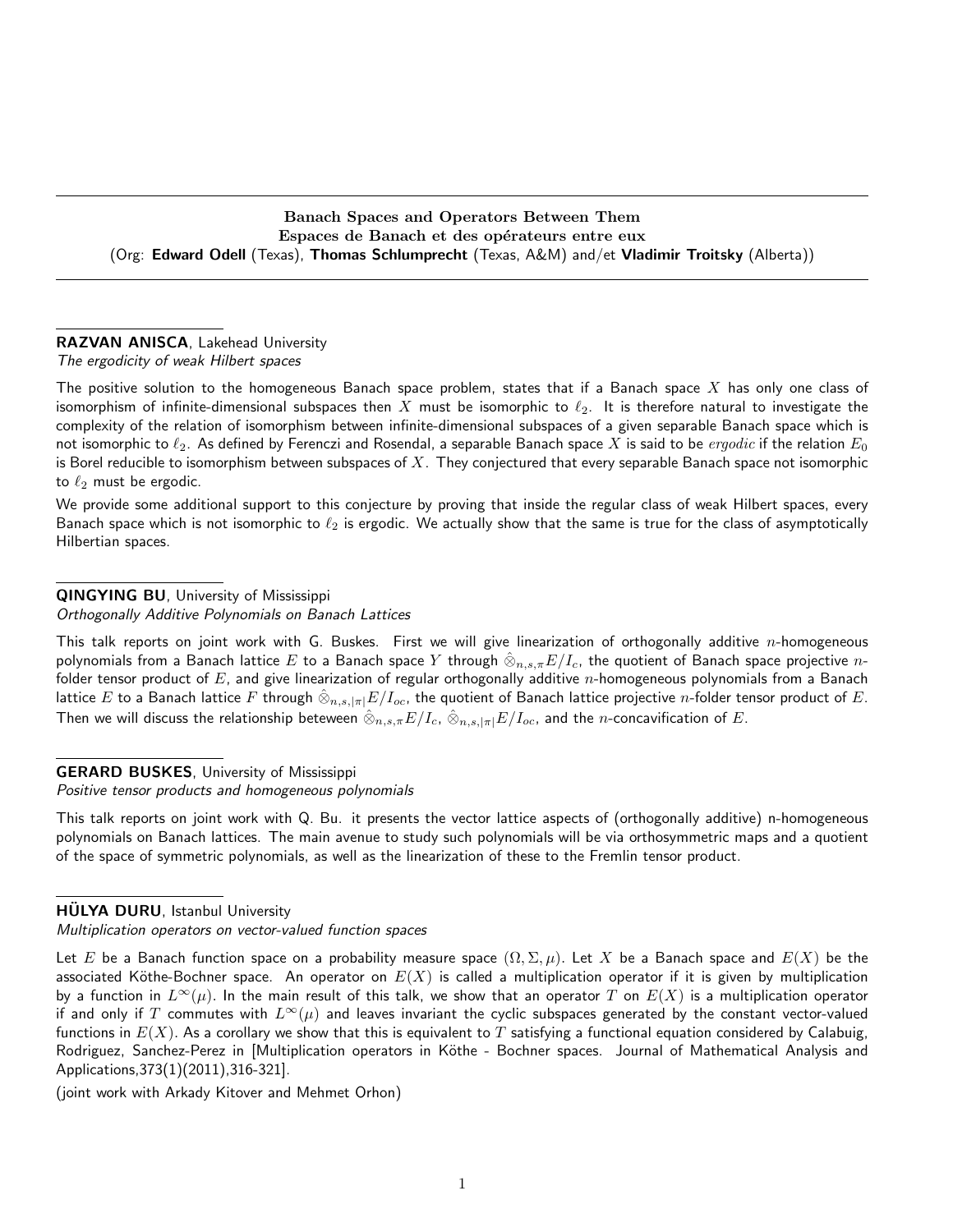#### DANIEL FREEMAN, University of Texas

Schauder frames for Banach spaces

A Schauder frame for a Banach space  $X$  is a sequence  $(x_i,f_i)\subset X\times X^*$  such that  $\sum f_i(x)x_i=x$  for all  $x\in X.$  Frames can be thought of in some respect as redundant bases, and thus it is natural to consider what theorems for bases can be generalized to frames. We will discuss some recent results in this direction. This talk will cover joint work with K. Beanland and R. Liu.

# ROBB FRY, Thompson Rivers University  $C^1$  fine approximation on Banach spaces

We consider the so-called  $C^1$  fine approximation on Banach spaces. Specifically, given Banach spaces  $X$  and  $Y$ , a  $C^1$  map  $f:X\to Y$ , and  $\varepsilon:X\to (0,\infty)$  a continuous function, for  $p\in (1,\infty]\cup\omega$  can we find a  $C^p$  smooth function  $g:X\to Y$  so that

$$
||f(x) - g(x)|| < \varepsilon(x),
$$

and

$$
||f'(x) - g'(x)|| < \varepsilon(x).
$$

In general this turns out to be a surprisingly difficult problem which is closely related to the ability to approximate Lipschitz maps via Lipschitz, smooth maps with good control over the Lipschitz constant.

We discuss some classical and recent results.

#### **ARKADY KITOVER, Community College of Philadelphia**

The spectrum of disjointness preserving operators on rich subspaces of Banach lattices.

We describe the spectrum of restrictions of disjointness preserving operators on "rich" subspaces of Banach lattices. We call a closed linear subspace Y of a Dedekind complete Banach lattice X rich if for any band B in X and for any  $\varepsilon < 0$  there is a  $y \in Y$  such that  $||y|| = 1$  and  $||(I - P_B)y|| < \varepsilon$  where  $P_B$  is the band projection on band B. A classic example of a rich subspace is the Hardy space  $H^p$ ,  $1 \leq p < \infty$ , considered as a subspace of  $L^p$  on the unit circle.

#### COENRAAD LABUSCHAGNE, University of the Witwatersrand

The Radon-Nikodym Property in Banach spaces via the Chaney-Schaefer l-tensor product

The Radon-Nikodym property in Banach spaces can be described by martingale convergence in Bochner spaces. We use ideas from measure-free martingale theory to extend this description to the Chaney-Schaefer l-tensor product. As an application, we give a representation of a set-valued measure of risk, defned on a Banach space-valued Orlicz heart.

#### CHRIS LENNARD, University of Pittsburgh

The closed, convex hull of every ai  $c_0$ -summing basic sequence fails the FPP for affine nonexpansive mappings.

In 2004 Dowling, Lennard and Turett showed that every non-weakly compact, closed, bounded, convex (c.b.c.) subset  $K$ of  $(c_0, \|\cdot\|_{\infty})$  is such that there exists a  $\|\cdot\|_{\infty}$ -nonexpansive mapping T on K that is fixed point free. This mapping T is generally not affine. It is an open question as to whether or not on every non-weakly compact, c.b.c. subset K of  $(c_0, \|\cdot\|_{\infty})$ there exists an affine  $\|\cdot\|_{\infty}$ -nonexpansive mapping S that is fixed point free.

In a recently accepted joint paper with Veysel Nezir, we prove that if a Banach space contains an asymptotically isometric (ai) c<sub>0</sub>-summing basic sequence  $(x_n)_{n\in\mathbb{N}}$ , then the closed convex hull of  $(x_n)_{n\in\mathbb{N}}$ ,  $E := \overline{co}(\{x_n : n \in \mathbb{N}\})$ , fails the fixed point property for affine nonexpansive mappings. Moreover, we show that there exists an affine contractive mapping  $U:E\longrightarrow E$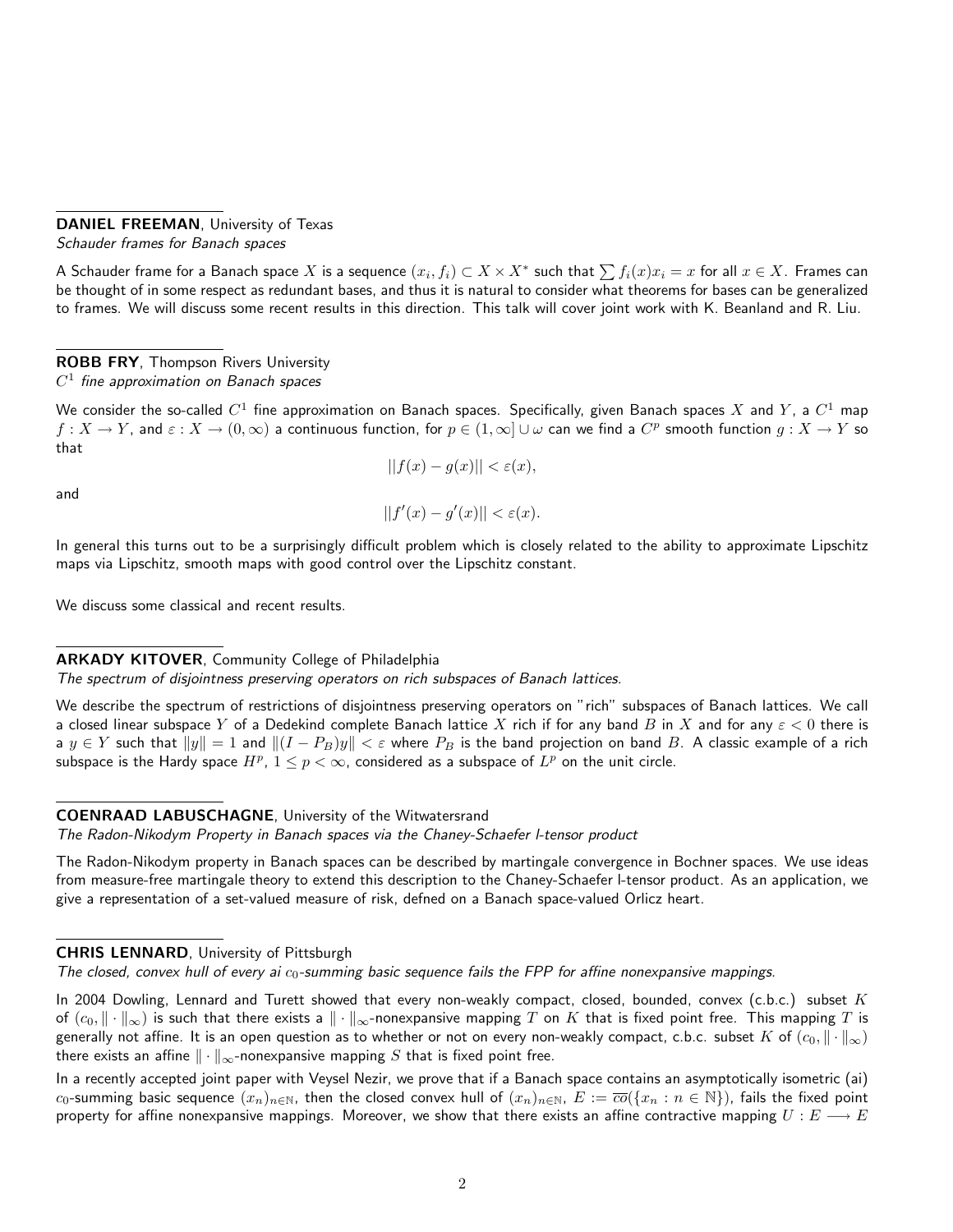that is fixed point free. Furthermore, we prove that for all sequences  $\overrightarrow{b} = (b_n)_{n\in\mathbb{N}}$  in R with  $0 < m := \inf_{n\in\mathbb{N}} b_n$  and  $M:=\sup_{n\in\mathbb{N}}\,b_n\,<\infty,$  the closed, bounded, convex subset  $E=E_{\overrightarrow{b}}$  of  $c_0$  defined by

$$
E := \left\{ \sum_{n=1}^{\infty} t_n f_n : 1 = t_1 \ge t_2 \ge \cdots \ge t_n \downarrow_n 0 \right\} ,
$$

where each  $f_n := b_n e_n$ , is such that there exists an affine contractive mapping  $U : E \longrightarrow E$  that is fixed point free.

# DENNY LEUNG, National University of Singapore

Disjointness preserving operators on function spaces

An operator mapping between spaces of (vector-valued) functions is said to be disjointness preserving if it maps any pair of disjoint functions to disjoint functions. A bijection  $T$  so that both  $T$  and  $T^{-1}$  are disjointness preserving is said to be biseparating. In this talk, I will present results on characterizing disjointness preserving and biseparating linear operators, mainly for maps between spaces of differentiable functions.

#### TIMUR OIKHBERG, University of California - Irvine On almost commuting matrices

We prove that, for certain classes of matrices A and B, the following holds: for any  $\varepsilon > 0$  there exists  $\delta > 0$  so that, if  $\vert\vert\vert AB-BA\vert\vert\vert_p<\delta$ , there are commuting matrices  $A'$  and  $B'$  such that  $\vert\vert\vert A-A'\vert\vert\vert_p+\vert\vert\vert B-B'\vert\vert\vert_p<\varepsilon$ . Here,  $\vert\vert\vert\cdot\vert\vert\vert_p$  is the normalized Schatten  $p$  norm, defined via  $|||X|||_p=(\sum_i\sigma_i(X)^p/n)^{1/p}$ , where  $(\sigma_i(X))_{i=1}^n$  are the singular numbers of the  $n \times n$  matrix X. This is a joint work with Mustafa Said from UCI.

**MEHMET ORHON, Mathematics and Statistics Dept., University of New Hampshire** Reflexivity of Banach C(K)-modules via the reflexivity of Banach lattices

It is well known that a Banach lattice is reflexive if and only if it does not contain any subspace isomorphic to  $l^1$  or to  $c_0$ (Lozanovskii). Let K be a compact Hausdorff space and let  $C(K)$  be the complex-valued continuous functions on K. Suppose X is a finitely generated Banach  $C(K)$ -module. We show that X is reflexive if and only if X does not contain any subspace isomorphic to  $l^1$  or to  $c_0.$  The proof uses Lozanovkii's Theorem. On the other hand, the well known James space provides an example that shows the hypothesis that  $X$  is finitely generated cannot be relaxed in general. (joint work with Arkady Kitover)

#### ALEXEY POPOV, University of Alberta

Norm closed operator ideals in Lorentz sequence spaces

In this talk, we will discuss the structure of closed algebraic ideals in the algebra of operators acting on a Lorentz sequence space. This is a joint work with A. Kaminska, E. Spinu, A. Tcaciuc, and V. G. Troitsky.

# HASKELL ROSENTHAL, University of Texas at Austin

The log of an operator with spectrum the unit circle

Let X be a complex Banach space and T a bounded linear operator on X with spectrum equal to the unit circle, so that  $T + I$ is one-one with dense range. It is proved that there exists a bounded linear operator  $S$  on  $X$  so that  $e^S=T$ . (A new proof is also given for the old known result that if one assumes instead that the spectrum is a proper subset of the unit circle,then such an  $S$  exists).